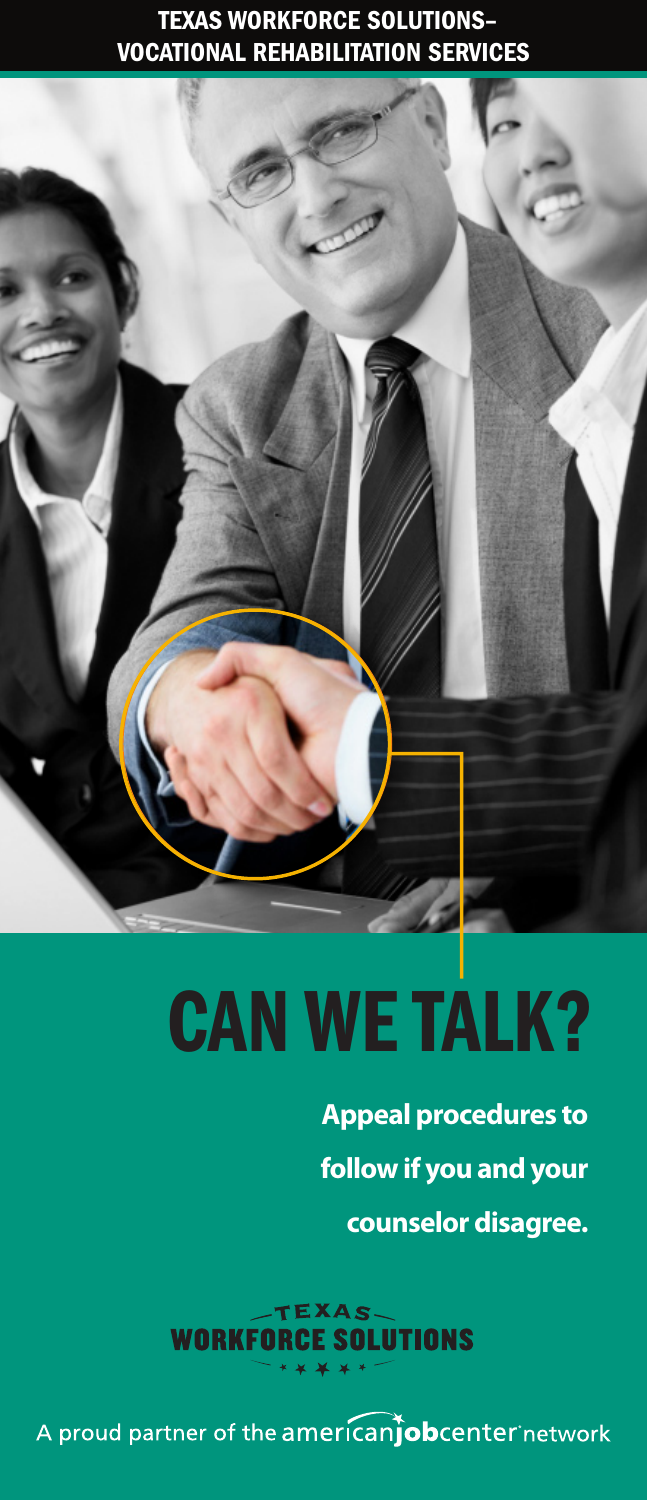# **option**

 $\odot$ 

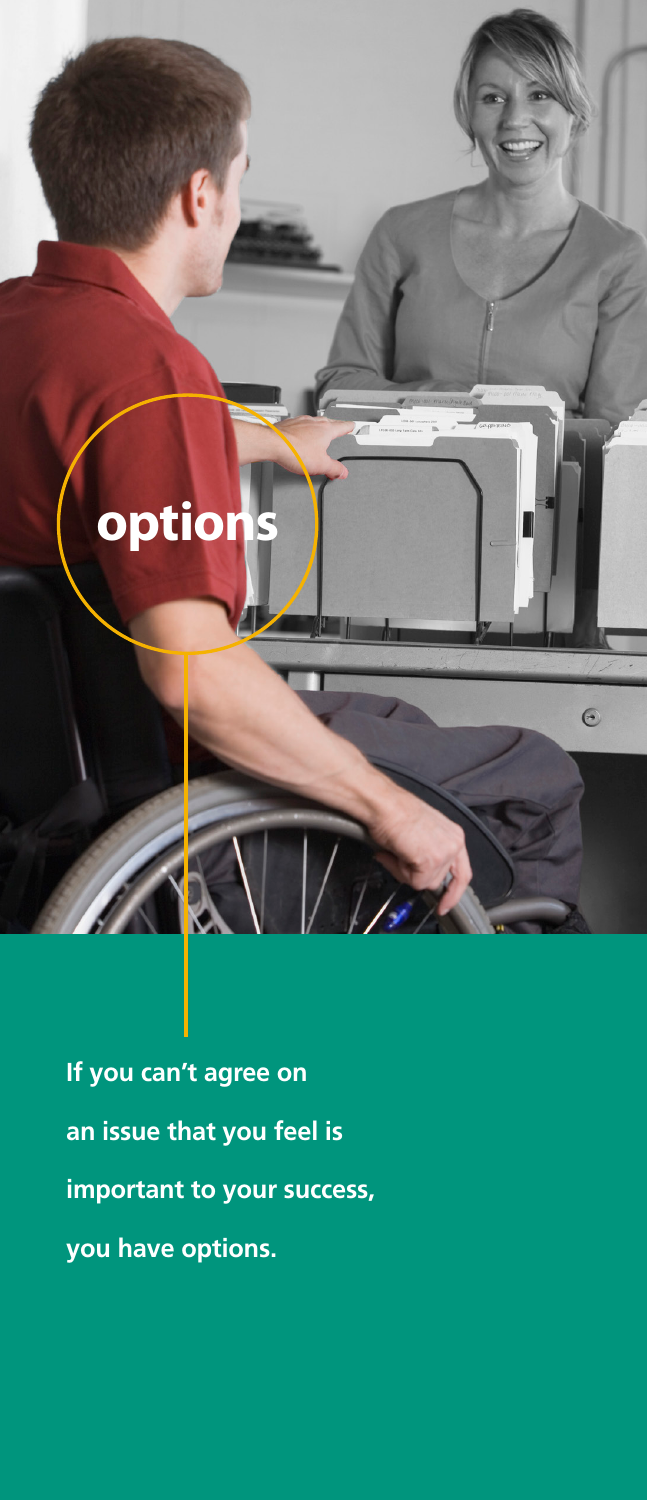*Texas Workforce Solutions comprises of Texas Workforce Commission, 28 local workforce development boards and our service-providing partners. Together we provide workforce education, training and support services, including vocational rehabilitation assistance for the people of Texas.*

## What happens if I disagree with my counselor?

As a customer of Texas Workforce Solutions-Vocational Rehabilitation Services (TWS-VRS), it is important that you work with your counselor to achieve your goals. There may be times when you and your counselor don't agree on a course of action. When that happens, you can usually work this out by talking to your counselor. You may also ask to meet with the counselor's immediate supervisor.

However, if you can't agree on an issue that you feel is important to your success, your counselor or the supervisor will discuss the options available to address your concerns.

Your options for review of decisions made regarding your services include:

- Due process hearing
- Mediation
- Client Assistance Program (CAP) Intake line at 800-252-9108

# Helpful Hints

At any meeting, you may bring someone to help you with your concerns.

At each meeting, be sure to bring any information that will help your counselor and other TWS-VRS personnel who are involved understand your concerns.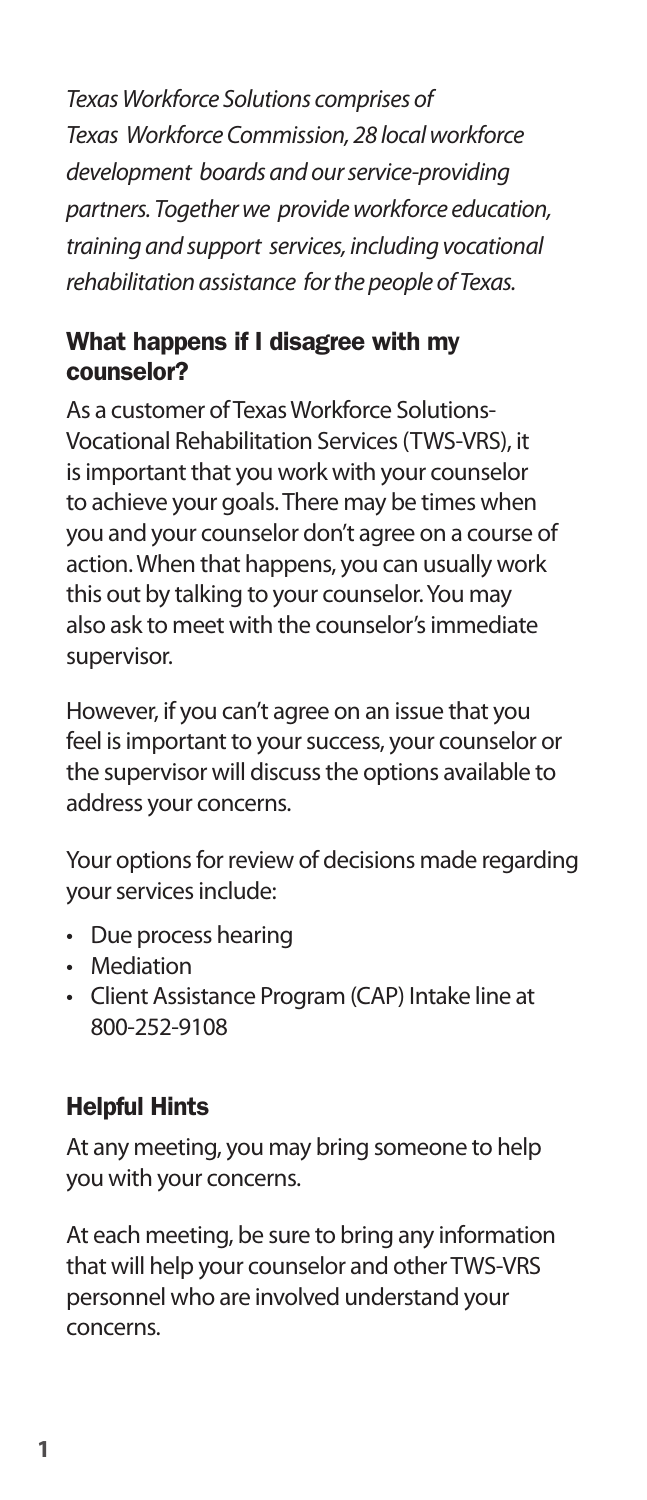

# Timeline for requesting a review

If you are unable to work out your concerns and want to request a review of a determination that affects the provision of services with which you don't agree, you must make your request within

180 days of the date the determination was made.

# Due Process Hearing Steps and Mediation

We hope you have tried to work out your disagreement with your counselor. However, if you are not satisfied with the results, you have the right to request a due process hearing. At this hearing, your concerns are heard and a decision is made by an impartial hearing officer. (Even though you have requested a due process hearing, the appeal can still be resolved informally at any time).

Follow these steps when requesting a due process hearing:

1. Complete Form 1505, Request for Due Process Hearing and/or Mediation, or make a written request for a hearing and send it to the hearings coordinator at the address listed on the form. You can get this form from your counselor, by calling 800-628-5115 or online at www. [texasworkforce.org/forms/DARS1505.doc.](http://www.texasworkforce.org/forms/DARS1505.doc)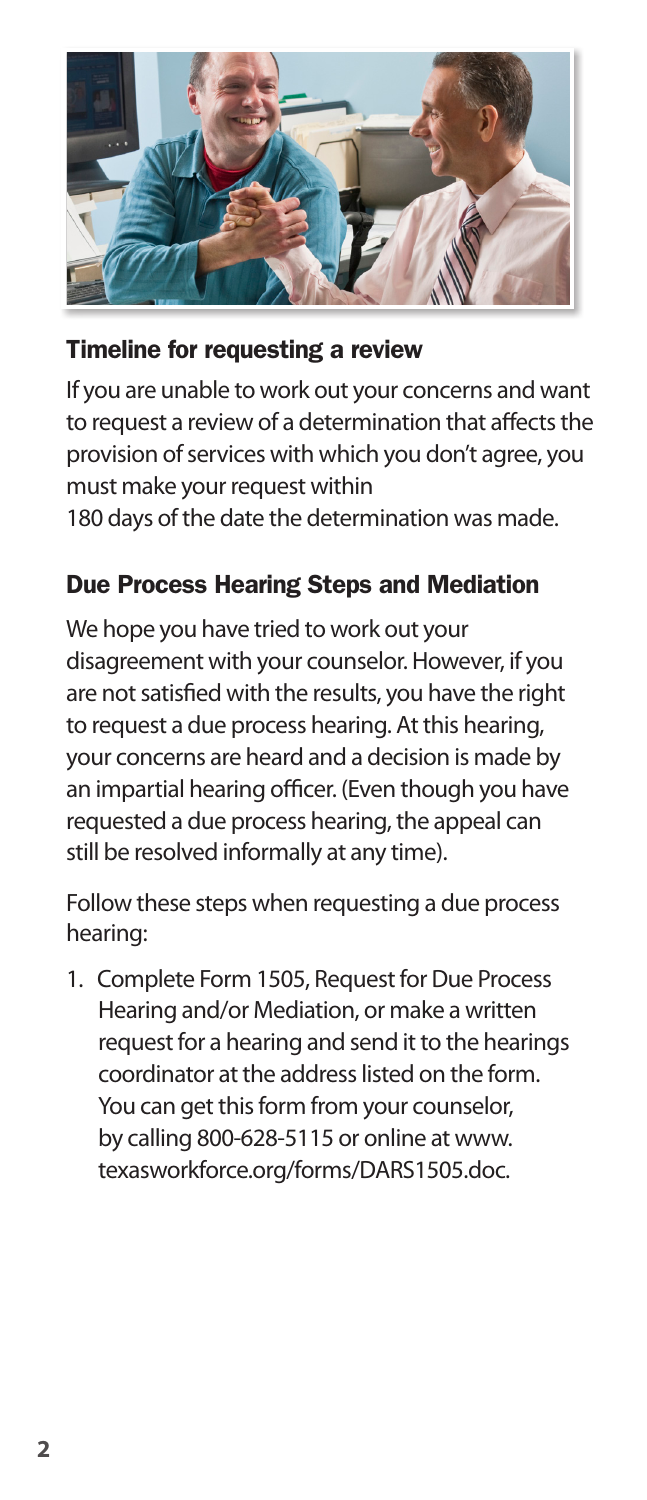If you plan to have someone represent you in your hearing, you must file Form 1487, Designation of Applicant or Customer Representative with the hearings coordinator. You can get this form from the hearings [coordinator or online at www.texasworkforce.](http://www.texasworkforce.org/forms/DARS1487.doc) org/forms/DARS1487.doc.

- 2. When your request for a due process hearing is received, an impartial hearing officer will be appointed to hear your case.
- 3. You may request mediation by an impartial and qualified mediator to try to resolve the dispute. The mediation process must be voluntary and agreeable to both parties. If an agreement is not reached, the due process hearing will be held. (The prehearing is still held, even if mediation is in progress).
- 4. You will be contacted by the hearings coordinator to schedule the pre-hearing conference or mediation. The pre-hearing conference will review the issues and inform you of rules and procedures that will be followed in your hearing. A settlement may be reached during the pre-hearing conference. However, if a settlement is not reached, the due process hearing will be scheduled. (Mediation may still be requested at this time.)
- 5. During the due process hearing, you will have an opportunity to present your case. At the end of the hearing, the impartial hearing officer will tell you when you can expect a decision.
- 6. You will receive the impartial hearing officer's decision in writing.
- 7. If you do not agree with the impartial hearing officer's decision, you have 20 days to file a motion for reconsideration. If the hearing officer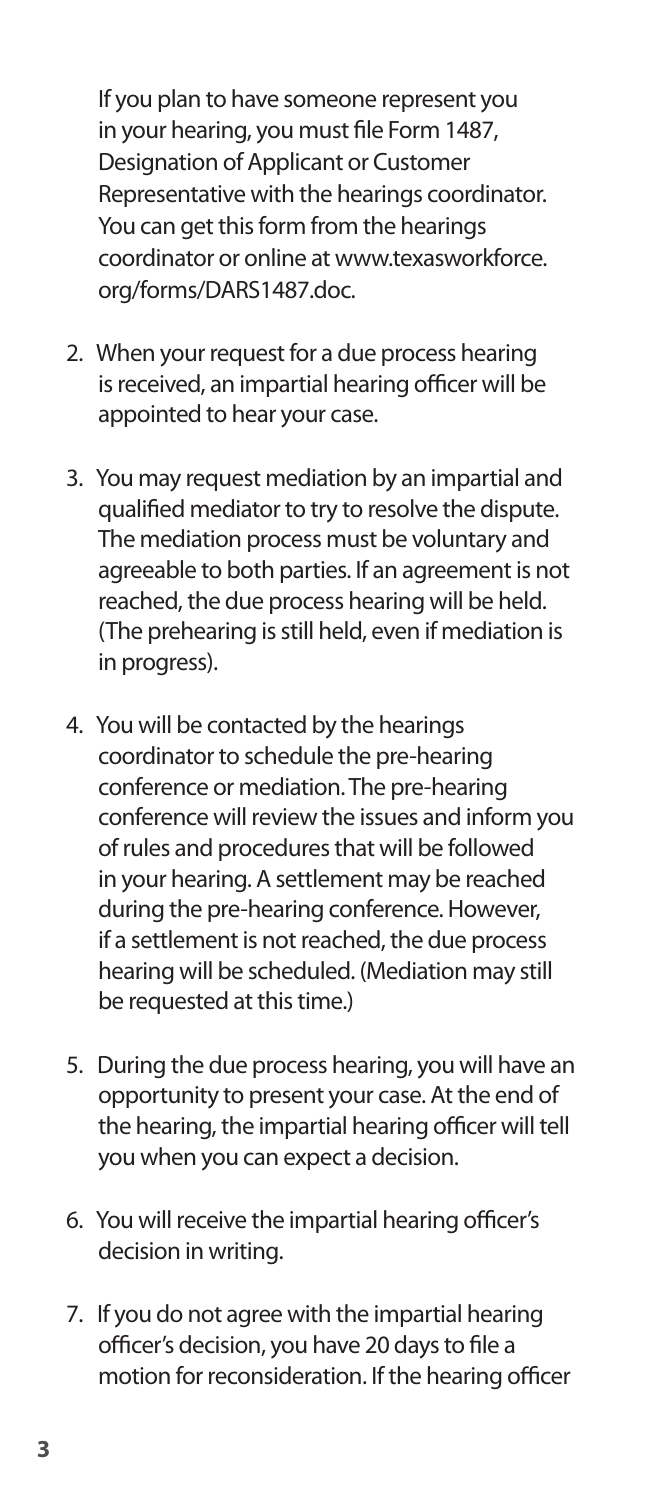denies your request, you will have 30 days to appeal the decision to any court of competent jurisdiction.

# Client Assistance Program (CAP)

If you are applying for or receiving services from TWS-VRS, the Client Assistance Program (CAP) is available to assist you at any time, including during mediation and due process hearings. This free service, which is part of Disability Rights Texas (DRTx), provides assistance through

- Information about rehabilitation services and TWS-VRS policy
- Review of your TWS-VRS records
- Referral to programs and services for people with disabilities
- Services to represent individual rights, including advisement, advocacy and negotiation with TWS-VRS

# Your Rights

You are provided notice of the right to obtain review of any determinations that affect the provision of services to you through a due process hearing under 40 Texas Administrative Code (TAC) Sections 101.901 through 101.949 and 40 TAC Sections 101.1001 through 101.1023 and of the right to pursue mediation under 40 TAC Section 101.947.

Requests for mediation or a due process hearing must be filed with:

Hearings Coordinator, VR-Legal Services 101 East 15th Street Austin, Texas 78778-0001

A hearing conducted by an impartial hearing officer must be held within 60 days of a customer's or eligible individual's request for review of a determination, unless informal resolution or a mediation agreement is achieved prior to the 60th day or the parties agree to a specific extension of the time.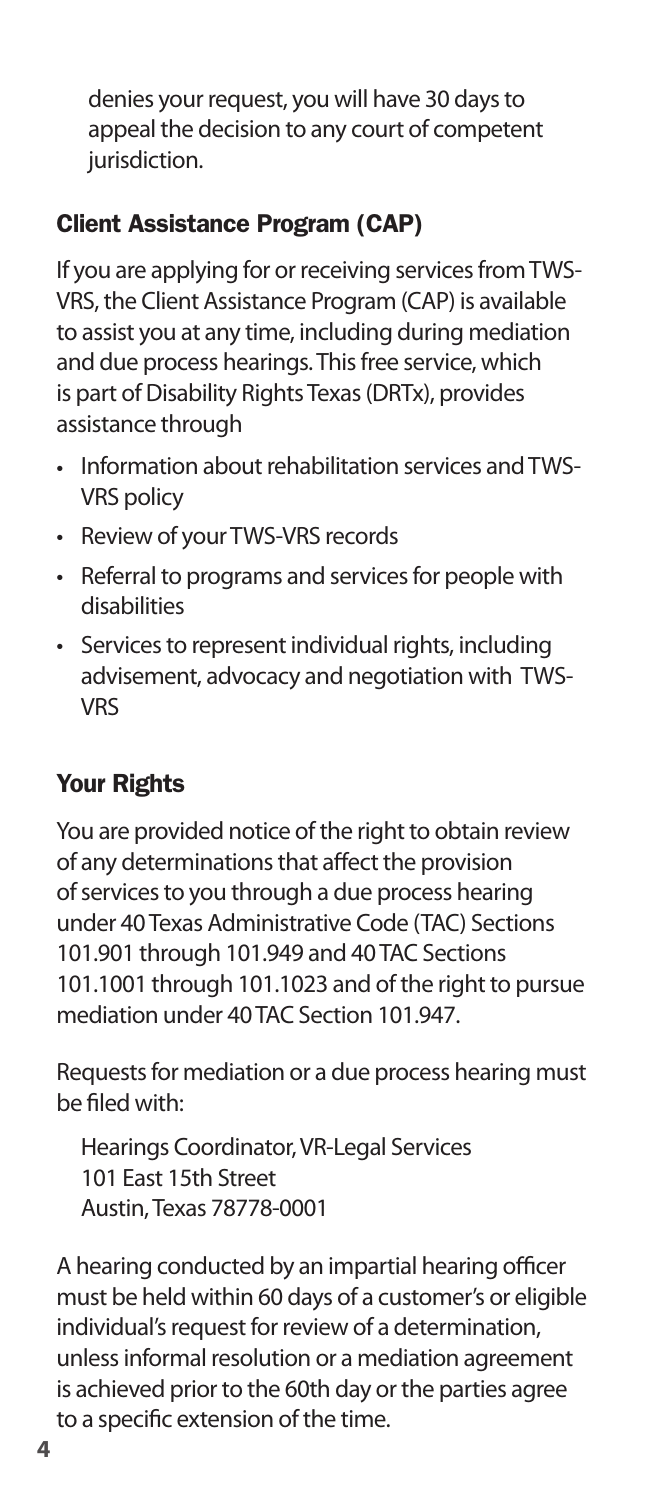Mediators will be selected at random from a list of qualified and impartial mediators maintained by the hearings coordinator or by agreement between TWS-VRS and the customer or eligible individual or the individual's representative; or in accordance with a procedure established under 40 TAC Section 101.947 for assigning mediators that ensures the neutrality of the mediator assigned.

Impartial hearing officers will be selected at random from a pool of qualified persons identified jointly by TWC and the Rehabilitation Council of Texas. This notice must be provided to you in writing at the time a due process hearing is requested.

You will receive a Can We Talk? brochure when you apply for TWS-VR services; when an Individualized Plan for Employment is developed; or whenever your services are reduced, suspended or terminated.

#### Your TWS-VRS Office

To locate your Texas Workforce Solutions-Vocational [Rehabilitation Services \(TWS-VRS\) office, visit: www.](http://www.texasworkforce.org/find-locations) texasworkforce.org/find-locations

**If you need more information or assistance about the legal rights of people with disabilities contact:**

**800-628-5115**

**Client Assistance Program (CAP) 800-252-9108** 

**866-362-2851 (videophone)**